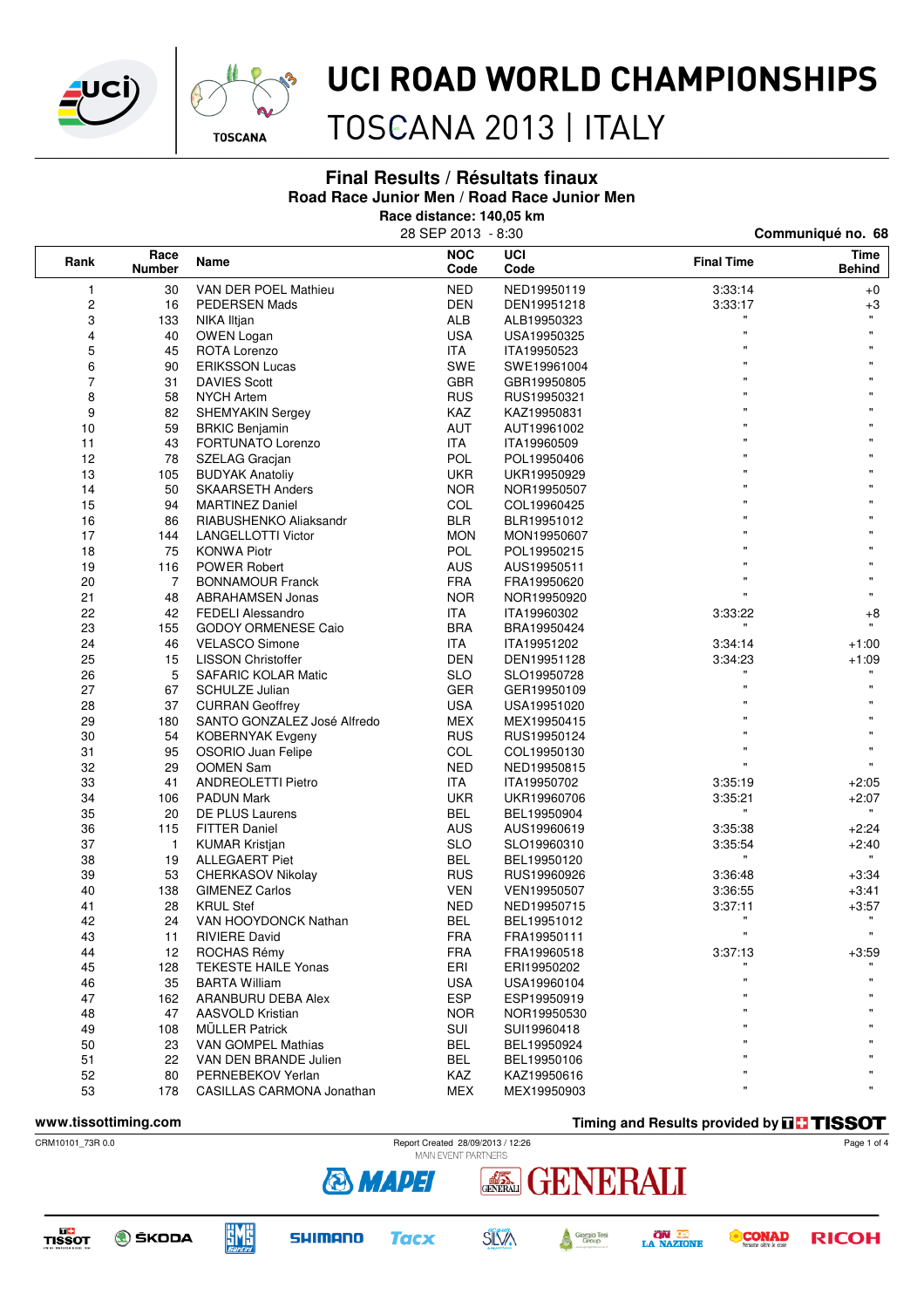



TOSCANA 2013 | ITALY

#### **Final Results / Résultats finaux Road Race Junior Men / Road Race Junior Men**

**Race distance: 140,05 km**

|                               |     |                                     | 28 SEP 2013 - 8:30 | Communiqué no. 68  |                    |                       |  |
|-------------------------------|-----|-------------------------------------|--------------------|--------------------|--------------------|-----------------------|--|
| Race<br>Rank<br><b>Number</b> |     | <b>Name</b>                         | <b>NOC</b><br>Code | <b>UCI</b><br>Code | <b>Final Time</b>  | Time<br><b>Behind</b> |  |
| 54                            | 99  | <b>VARRO</b> Gregely                | <b>HUN</b>         | HUN19950807        | $\bar{\mathbf{u}}$ | Ħ.                    |  |
| 55                            | 124 | <b>FARANTAKIS Stylianos</b>         | GRE                | GRE19950525        | 3:37:19            | $+4:05$               |  |
| 56                            | 44  | <b>LIZDE Seid</b>                   | <b>ITA</b>         | ITA19950708        | 3:37:21            | $+4:07$               |  |
| 57                            | 64  | <b>AUERBACHER Adrian</b>            | <b>GER</b>         | GER19950510        | 3:37:28            | $+4.14$               |  |
| 58                            | 198 | PETROVSKI Andrej                    | <b>MKD</b>         | MKD19960418        | 3:39:02            | $+5:48$               |  |
| 59                            | 66  | <b>KONIG Marco</b>                  | <b>GER</b>         | GER19950701        | 3:39:25            | $+6:11$               |  |
| 60                            | 192 | <b>BELLAN Juraj</b>                 | <b>SVK</b>         | SVK19960130        | $\mathbf{u}$       |                       |  |
| 61                            | 114 | CAVANAGH Ryan                       | <b>AUS</b>         | AUS19951122        | 'n                 |                       |  |
| 62                            | 174 | <b>WIRTGEN Tom</b>                  | <b>LUX</b>         | LUX19960304        | $\mathbf{u}$       | $\mathbf{H}$          |  |
| 63                            | 127 | <b>MENGIS GHEBREINDRIAS Amanuel</b> | ERI                | ERI19950114        | 3:39:31            | +6:17                 |  |
| 64                            | 8   | <b>GESBERT Elie</b>                 | <b>FRA</b>         | FRA19950701        | 3:39:45            | $+6:31$               |  |
| 65                            | 164 | <b>GARCIA CORTINA Ivan</b>          | <b>ESP</b>         | ESP19951120        | 3:39:50            | $+6:36$               |  |
| 66                            | 79  | <b>GIDICH Yevgeniy</b>              | KAZ                | KAZ19960519        |                    |                       |  |
| 67                            | 38  | MOSTOV Zeke                         | <b>USA</b>         | USA19960730        | $\mathbf{u}$       |                       |  |
| 68                            | 92  | <b>KASTEMYR Pontus</b>              | SWE                | SWE19950328        | 3:39:52            | $+6.38$               |  |
| 69                            | 27  | <b>GUNST Davy</b>                   | NED                | NED19950130        | 3:40:14            | $+7:00$               |  |
| 70                            | 91  | <b>HOOG Gustav</b>                  | SWE                | SWE19950411        |                    |                       |  |
| 71                            | 101 | <b>BECHLAGHEME Abderrahmane</b>     | <b>ALG</b>         | ALG19950706        | 'n                 |                       |  |
| 72                            | 51  | SYLTA Marius Rognsøy                | <b>NOR</b>         | NOR19951014        |                    |                       |  |
| 73                            | 18  | <b>WILSY Jonas Gregaard</b>         | <b>DEN</b>         | DEN19960730        | Ħ                  | $\mathbf{u}$          |  |
| 74                            | 107 | ZUBENKO Mykyta                      | <b>UKR</b>         | UKR19950330        | $\mathbf{u}$       | $\mathbf{u}$          |  |
| 75                            | 157 | <b>ROUX Aquila</b>                  | <b>BRA</b>         | BRA19950912        | 3:41:08            | $+7:54$               |  |
| 76                            | 118 | GONÇALVES Gaspar                    | <b>POR</b>         | POR19950524        | 3:42:18            | $+9:04$               |  |
| 77                            | 110 | <b>TERRETAZ Thomas</b>              | SUI                | SUI19951217        | 3:42:24            | $+9:10$               |  |
| 78                            | 120 | RIBEIRO David                       | <b>POR</b>         | POR19950822        | 3:42:59            | $+9:45$               |  |
| 79                            | 65  | <b>KAMNA Lennard</b>                | GER                | GER19960909        |                    |                       |  |
| 80                            | 17  | <b>SVENGARD Michael Carbel</b>      | <b>DEN</b>         | DEN19950207        | 3:43:31            | $+10:17$              |  |
| 81                            | 56  | <b>KOMIN Aleksandr</b>              | <b>RUS</b>         | RUS19950412        |                    |                       |  |
| 82                            | 52  | THEODORSEN Petter                   | <b>NOR</b>         | NOR19950404        | $\mathbf{u}$       |                       |  |
| 83                            | 14  | <b>KLARIS Magnus Bak</b>            | <b>DEN</b>         | DEN19960123        | Ħ                  |                       |  |
| 84                            | 109 | SCHÄPPI Martin                      | SUI                | SUI19961212        |                    |                       |  |
| 85                            | 77  | <b>PALUTA Michal</b>                | POL                | POL19951004        | $\mathbf{u}$       |                       |  |
| 86                            | 187 | PODANS Andrejs                      | LAT                | LAT19950123        |                    |                       |  |
| 87                            | 125 | PITA BOLANOS Christian David        | ECU                | ECU19950206        |                    |                       |  |
| 88                            | 57  | <b>KURIANOV Stepan</b>              | <b>RUS</b>         | RUS19961207        | $\mathbf{u}$       |                       |  |
| 89                            | 165 | <b>ARRIAGADA Matias</b>             | CHI                | CHI19950918        |                    |                       |  |
| 90                            | 55  | <b>KOCHUROV Stepan</b>              | <b>RUS</b>         | RUS19950530        | Ħ                  |                       |  |
| 91                            | 147 | <b>BANZER Gordian</b>               | LIE.               | LIE19960611        | $\mathbf{u}$       | $\mathbf{u}$          |  |
| 92                            | 189 | <b>GALYANOV Vladislav</b>           | <b>UZB</b>         | UZB19950309        |                    |                       |  |
| 93                            | 152 | <b>VOSMAN Ekke-Kaur</b>             | <b>EST</b>         | EST19960326        |                    |                       |  |
| 94                            | 88  | <b>ZHYHUNOU Dzmitry</b>             | BLR                | BLR19960710        |                    |                       |  |
| 95                            | 3   | PER David                           | <b>SLO</b>         | SLO19950213        | $\mathbf{u}$       | $\mathbf{u}$          |  |
| 96                            | 183 | <b>BALKAN Onur</b>                  | <b>TUR</b>         | TUR19960310        |                    |                       |  |
| 97                            | 62  | <b>STOCK Mario</b>                  | AUT                | AUT19950917        | Ħ                  |                       |  |
| 98                            | 93  | <b>ESTRADA Eduardo</b>              | COL                | COL19950125        | π                  |                       |  |
| 99                            | 161 | POLIAK Yam                          | <b>ISR</b>         | ISR19960629        | $\mathbf{u}$       |                       |  |
| 100                           | 111 | FELGATE Ryan                        | <b>RSA</b>         | RSA19950704        | $\mathbf{u}$       |                       |  |
| 101                           | 163 | CAMACHO DEL FRESNO Juan             | <b>ESP</b>         | ESP19950724        | $\pmb{\mathsf{u}}$ |                       |  |
| 102                           | 26  | DE JONG Jaap                        | <b>NED</b>         | NED19950929        | $\pmb{\mathsf{u}}$ |                       |  |
| 103                           | 89  | <b>ANDERBERG Hampus</b>             | SWE                | SWE19960525        | 3:44:04            | $+10:50$              |  |
| 104                           | 69  | <b>ELLIOTT William</b>              | CAN                | CAN19950404        | 3:44:15            | $+11:01$              |  |
| 105                           | 81  | <b>RIVE Dmitriy</b>                 | KAZ                | KAZ19950419        | 3:44:47            | $+11:33$              |  |
| 106                           | 121 | KUROEDA Saya                        | <b>JPN</b>         | JPN19950928        | 3:45:39            | $+12:25$              |  |
|                               |     |                                     |                    |                    |                    |                       |  |

**& MAPEI** 

**Tacx** 

**SHIMANO** 

**EME** 

**O** ŠKODA

**www.tissottiming.com Timing and Results provided by THSSOT** 

**CONAD** 

**ON LE**<br>LA NAZIONE



**DC**<br>TISSOT



Giorgio Tesi<br>Group

A

**SILVA** 

Page 2 of 4

**RICOH**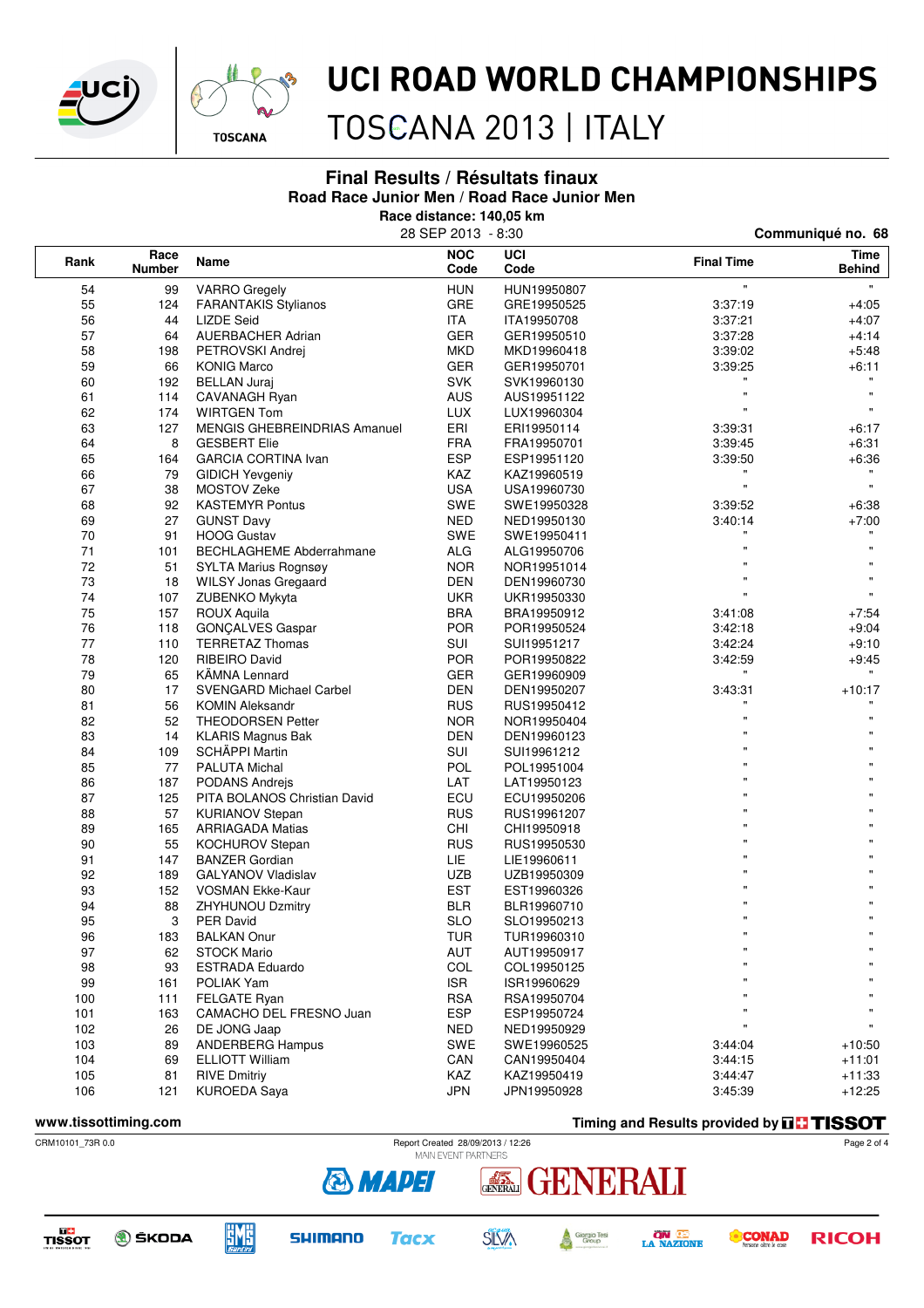



TOSCANA 2013 | ITALY

#### **Final Results / Résultats finaux Road Race Junior Men / Road Race Junior Men**

**Race distance: 140,05 km**

|                      |                       | 28 SEP 2013 - 8:30             | Communiqué no. 68  |             |                                                  |                       |
|----------------------|-----------------------|--------------------------------|--------------------|-------------|--------------------------------------------------|-----------------------|
| Rank                 | Race<br><b>Number</b> | Name                           | <b>NOC</b><br>Code | UCI<br>Code | <b>Final Time</b>                                | Time<br><b>Behind</b> |
| 107                  | 175                   | <b>RUMSAS Linas</b>            | LTU                | LTU19951004 | $\mathbf{u}$                                     | $\mathbf{H}$ .        |
| 108                  | 84                    | HARAKHAVIK Uladzimir           | <b>BLR</b>         | BLR19950121 | 3:45:42                                          | $+12:28$              |
| 109                  | 173                   | <b>VALVASORI Larry</b>         | <b>LUX</b>         | LUX19960530 |                                                  |                       |
| 110                  | 103                   | MANSOURI Abderrahmane          | <b>ALG</b>         | ALG19950113 | 3:45:45                                          | $+12:31$              |
| 111                  | 6                     | AUBERT Rémi                    | <b>FRA</b>         | FRA19951203 | 3:45:49                                          | $+12:35$              |
| 112                  | 10                    | PARET PEINTRE Aurélien         | <b>FRA</b>         | FRA19960227 | $\mathbf{u}$                                     |                       |
| 113                  | 154                   | <b>SCHLEGEL Michal</b>         | CZE                | CZE19950531 | w.                                               | $\mathbf{u}$          |
| 114                  | 61                    | <b>SCHLEMMER Lukas</b>         | AUT                | AUT19950305 | 3:46:28                                          | $+13:14$              |
| 115                  | 60                    | <b>SCHIPFLINGER Florian</b>    | AUT                | AUT19950304 |                                                  |                       |
| 116                  | 33                    | <b>GIBSON Matthew</b>          | <b>GBR</b>         | GBR19960902 | 3:46:31                                          | $+13:17$              |
| 117                  | 34                    | <b>KNOX James</b>              | <b>GBR</b>         | GBR19951104 | 3:46:36                                          | $+13:22$              |
| 118                  | 32                    | GEOGHEGAN HART Tao             | <b>GBR</b>         | GBR19950330 | $\mathbf{H}$                                     | $\mathbf{H}$          |
| 119                  | 74                    | <b>KAZIMIERCZAK Mateusz</b>    | POL                | POL19950715 | 3:46:41                                          | $+13:27$              |
| 120                  | 68                    | SÜßEMILCH Eric                 | <b>GER</b>         | GER19950130 |                                                  |                       |
| 121                  | 122                   | OKA Atsushi                    | <b>JPN</b>         | JPN19950903 | 3:48:00                                          | $+14.46$              |
| 122                  | 87                    | <b>STROKAU Vasili</b>          | <b>BLR</b>         | BLR19950910 | 3:48:05                                          | $+14.51$              |
| 123                  | 97                    | PELIKAN Janos                  | <b>HUN</b>         | HUN19950419 | 3:48:09                                          | $+14:55$              |
| 124                  | 21                    | <b>LUYCKX Brent</b>            | <b>BEL</b>         | BEL19950704 | 3:48:16<br>$\pmb{\mathsf{H}}$                    | $+15:02$              |
| 125                  | 117                   | <b>TOOVEY Ayden</b>            | <b>AUS</b>         | AUS19951108 | $\mathbf{u}$                                     |                       |
| 126                  | 13                    | <b>JEPPESEN Mathias Rask</b>   | <b>DEN</b>         | DEN19951018 |                                                  | $\mathbf{u}$          |
| 127                  | 159                   | <b>GANON Ben</b>               | <b>ISR</b>         | ISR19960715 | 3:48:19                                          | $+15:05$              |
| 128                  | 172                   | <b>TURCHI Luc</b>              | <b>LUX</b>         | LUX19950601 | 3:50:44                                          | $+17:30$              |
| 129                  | 170                   | <b>DUNBAR Edward</b>           | <b>IRL</b>         | IRL19960901 | 3:50:58                                          | $+17:44$              |
|                      | 135                   | <b>CIUDIN Vladimir</b>         | MDA                | MDA19950615 | <b>DNF</b>                                       |                       |
|                      | 160                   | <b>GOLDSTEIN Omer</b>          | <b>ISR</b>         | ISR19960813 | <b>DNF</b>                                       |                       |
|                      | 186                   | <b>JIRGENSONS Karlis</b>       | LAT                | LAT19960116 | <b>DNF</b>                                       |                       |
|                      | 167                   | <b>ALIZADE Elgun</b>           | <b>AZE</b>         | AZE19960420 | <b>DNF</b>                                       |                       |
|                      | 96                    | MÓRICZ Dániel                  | <b>HUN</b>         | HUN19960326 | <b>DNF</b>                                       |                       |
|                      | 72                    | <b>MACKINNON Sean</b>          | CAN                | CAN19951124 | <b>DNF</b>                                       |                       |
|                      | 70                    | <b>JAMIESON Adam</b>           | CAN                | CAN19950112 | <b>DNF</b>                                       |                       |
|                      | 129                   | ZEMICHAEL GHEBREMARIAM Adhanom | ERI                | ERI19950407 | <b>DNF</b>                                       |                       |
|                      | 98                    | RÓZSA Balázs                   | <b>HUN</b>         | HUN19951126 | <b>DNF</b>                                       |                       |
|                      | 85                    | NIDADZIRAU Maksim              | <b>BLR</b>         | BLR19950427 | <b>DNF</b>                                       |                       |
|                      | 196                   | DOBRE Vlad-Nicolae             | ROU                | ROU19951208 | <b>DNF</b>                                       |                       |
|                      | 153                   | <b>FIALA Petr</b>              | CZE                | CZE19950830 | <b>DNF</b>                                       |                       |
|                      | 194                   | <b>HARAG Tomas</b>             | <b>SVK</b>         | SVK19950911 | <b>DNF</b>                                       |                       |
|                      | 179                   | <b>LOPEZ TORRES Jairo</b>      | <b>MEX</b>         | MEX19950517 | <b>DNF</b>                                       |                       |
|                      | 131                   | <b>LAU Kwong</b>               | <b>HKG</b>         | HKG19950608 | <b>DNF</b>                                       |                       |
|                      | 112                   | <b>JOOSTE Chris</b>            | <b>RSA</b>         | RSA19951025 | <b>DNF</b>                                       |                       |
|                      | 156                   | <b>RIBEIRO MOTTA Lucas</b>     | <b>BRA</b>         | BRA19960226 | <b>DNF</b>                                       |                       |
|                      | 193                   | <b>DUBEN Martin</b>            | <b>SVK</b>         | SVK19950314 | <b>DNF</b>                                       |                       |
|                      | 197                   | ZAMFIR Adrian-Dumitru          | ROU                | ROU19950531 | DNF                                              |                       |
|                      | 188                   | <b>SARKANS Raivis</b>          | LAT                | LAT19950206 | <b>DNF</b>                                       |                       |
|                      | 184                   | <b>KOTUR Luka</b>              | SRB                | SRB19950127 | <b>DNF</b>                                       |                       |
|                      | 190                   | <b>KHAKIMOV Khusniddin</b>     | <b>UZB</b>         | UZB19950320 | <b>DNF</b>                                       |                       |
|                      | 195                   | <b>BUGA Lucian</b>             | ROU                | ROU19960628 | <b>DNF</b>                                       |                       |
|                      | 83                    | <b>SHTEIN Grigoriy</b>         | KAZ                | KAZ19960306 | <b>DNF</b>                                       |                       |
|                      | 9                     | <b>JOURNIAUX Axel</b>          | <b>FRA</b>         | FRA19950520 | <b>DNF</b>                                       |                       |
|                      | 100                   | <b>ABDELGHANI Fellah</b>       | ALG                | ALG19951211 | <b>DNF</b>                                       |                       |
|                      | 143                   | OLEI Federico                  | <b>SMR</b>         | SMR19960803 | <b>DNF</b>                                       |                       |
|                      | 119                   | <b>MARTINGIL César</b>         | <b>POR</b>         | POR19950110 | <b>DNF</b>                                       |                       |
|                      | 140                   | <b>TORRES Leonardo</b>         | <b>VEN</b>         | VEN19950511 | <b>DNF</b>                                       |                       |
| www.tissottiming.com |                       |                                |                    |             | Timing and Results provided by <b>FHI TISSOT</b> |                       |
|                      |                       |                                |                    |             |                                                  |                       |